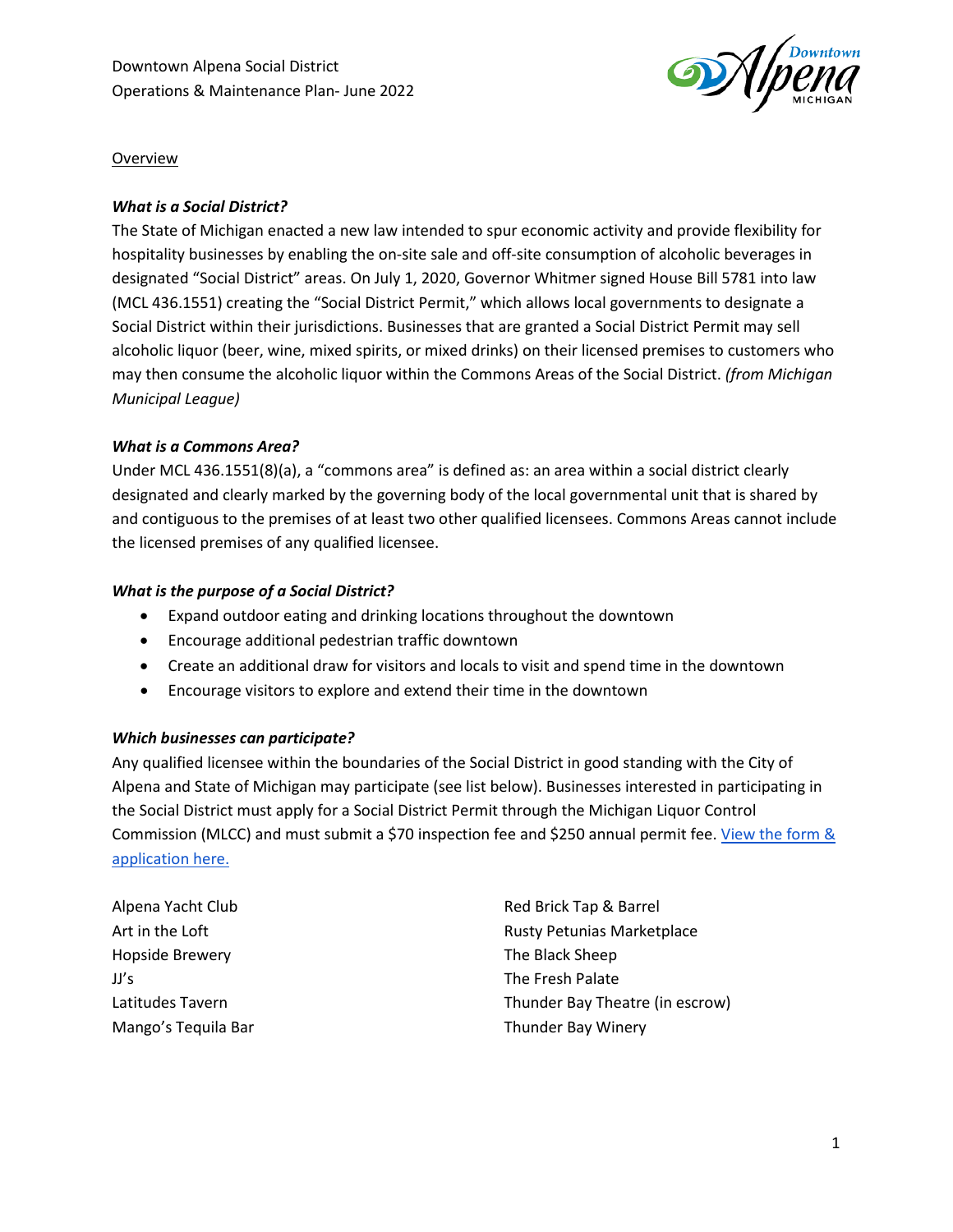

The term qualified licensee is defined by MCL 436.1551(8)(c):

- A retailer that holds a license, other than a special license, to sell alcoholic liquor for consumption on the licensed premises. (This includes the following license types: Class C, Tavern, A-Hotel, B-Hotel, Club, G-1, G-2, Brewpub.)
- A manufacturer with an on-premises tasting room permit issued under section 536.
- A manufacturer that holds an off-premises tasting room license issued under section 536.
- A manufacturer that holds a joint off-premises tasting room license issued under section 536.

### *What are the Downtown Alpena Social District boundaries?*

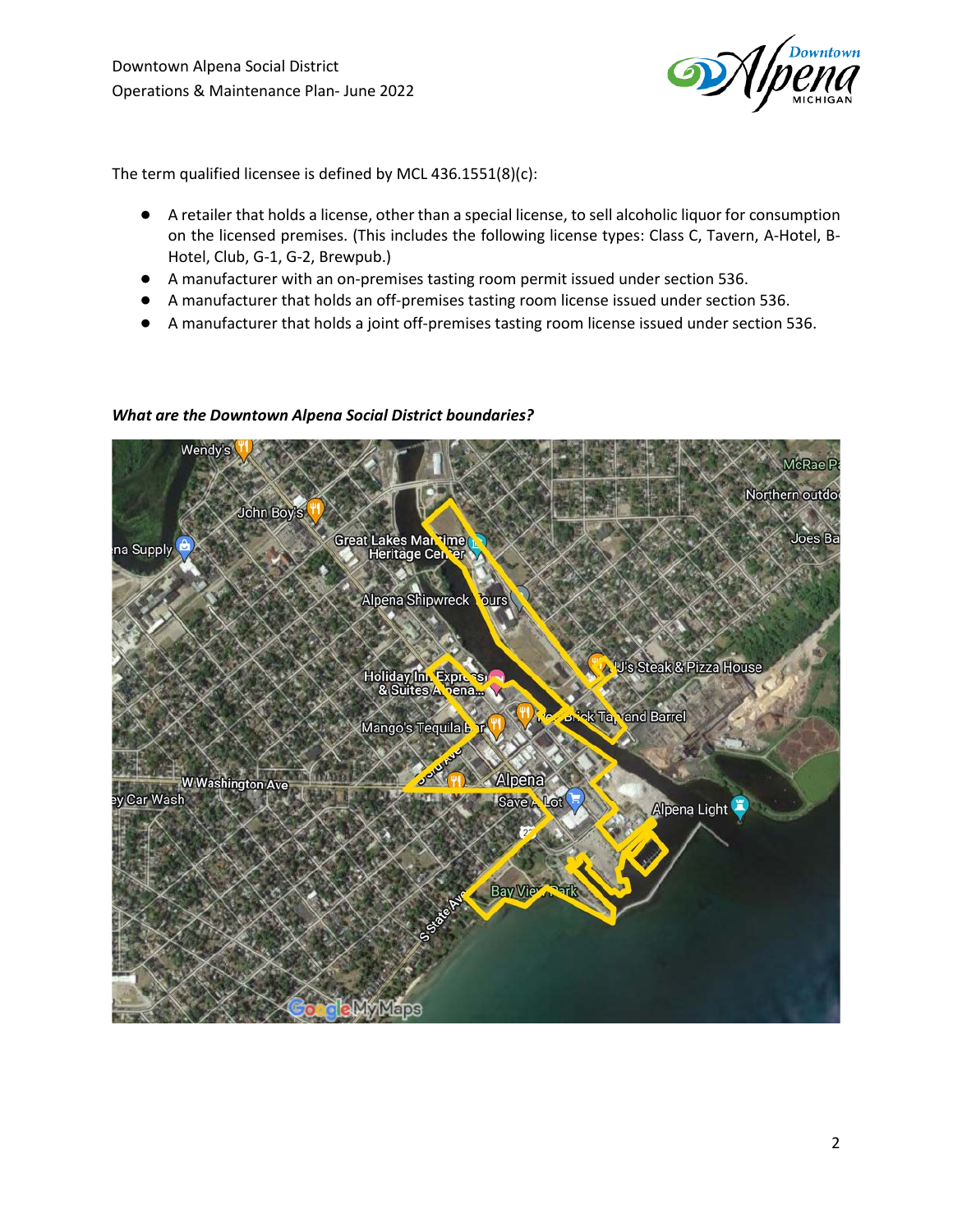

## Maintenance & Operations

## *Alcoholic Beverages*

- 1. Alcoholic beverages are allowed in the Commons Area(s) only in accordance with a Social District Permit issued by the Michigan Liquor Control Commission (MLCC), any accompanying MLCC regulations, and City of Alpena requirements.
- 2. Alcoholic beverages can only be purchased at the licensed premises of a Social District Permit holder and must be consumed in designated Commons Areas.
- 3. Alcoholic beverages purchased at the licensed premises of a Social District Permit holder cannot go into the licensed area of another business that holds a liquor license (indoors or outside).
- 4. A commercial establishment selling food without a liquor license cannot allow the consumption of alcoholic liquor on its premises.
- 5. Alcoholic beverages cannot be consumed in a public highway.

## *Beverage Containers*

- 1. Alcoholic beverages consumed in Commons Areas are required to be in designated cups per the requirements of the MLCC and the City of Alpena. Any participating licensed business serving alcoholic beverages to be consumed in the Commons Areas must serve those beverages in designated cups.
- 2. Alcoholic beverages being sold to be consumed in Commons Areas must be in designated cups that:
	- Have less than 16 oz capacity
	- Cannot be made of glass
	- Must display the logo or trade name of the permit holder and Downtown Alpena Social District
- 3. The DDA will purchase the first order of beverage cups for participating permit holders; after the first order, each business will be responsible for purchasing their own that fits the parameters as designated by the MLCC and City of Alpena.
- 4. Cups will be available for purchase through Family Enterprise, Inc.

### *Hours of Operation*

The district will operate Monday- Sunday, 11 am- 12 am. After 12 am, no beverages can be sold to be consumed in the district and must be sold to be consumed in the license holder's service areas.

### *Marketing*

The Alpena Downtown Development Authority (DDA) will be responsible for marketing the district, including creating posters outlining the rules and operations of the district for distribution throughout the downtown and creating a web page with information about the district.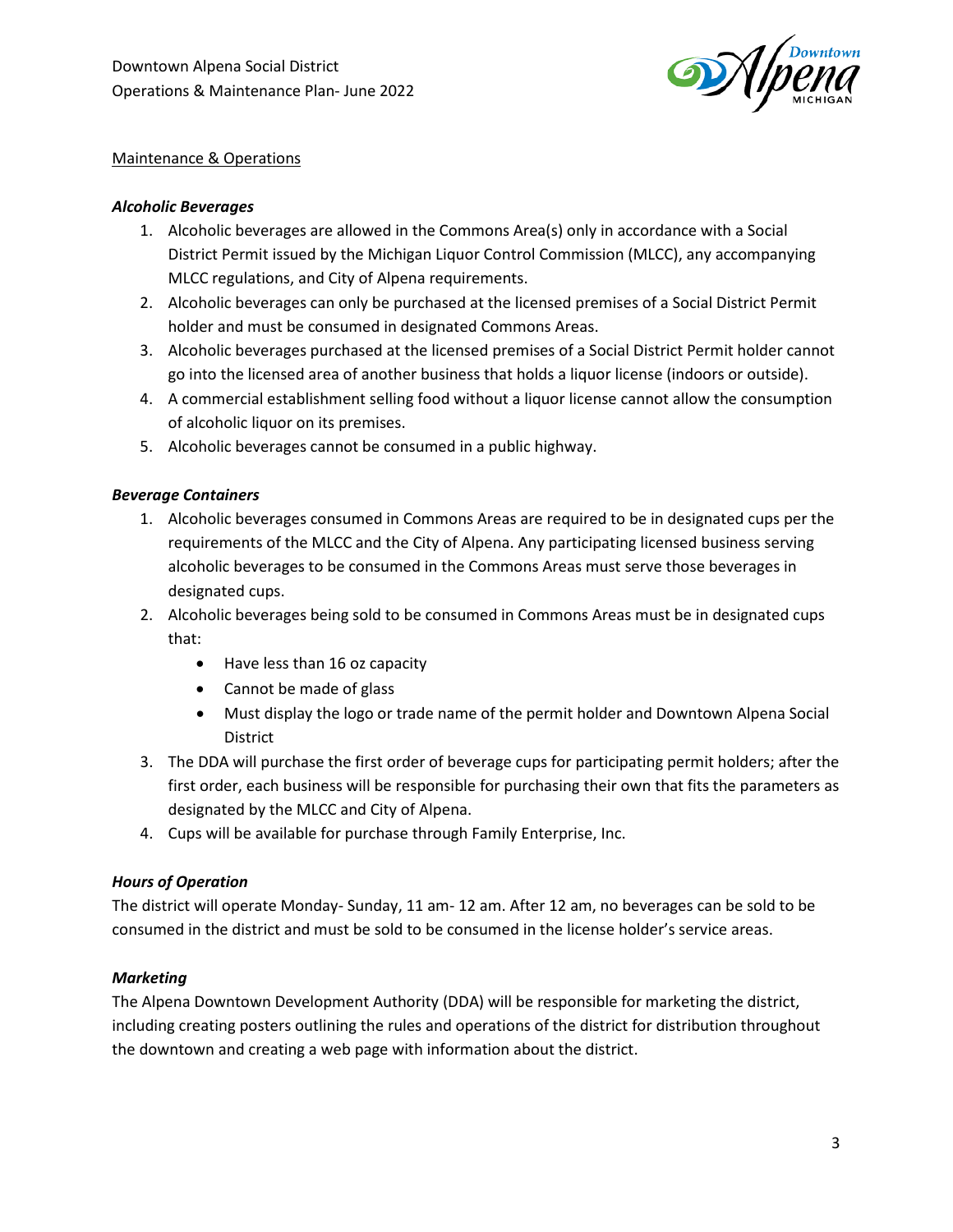

#### *Restrooms*

To lessen the burden on downtown property owners, the DDA is planning on renting portable restrooms for the summer months (June- September) and placing a trash bin next to the restroom. The DDA will work with individual property owners to determine placement of portable restrooms. Signage will also be installed to direct people to restrooms.

#### *Review*

- 1. The governing body may revoke the designation if it determines that the Social District threatens the health, safety, or welfare of the public or has become a public nuisance. Before revoking the designation, the governing body must hold at least one public hearing on the proposed revocation.
- 2. The law currently expires December 31, 2024.

### *Seating, Tables, and Furniture*

The Alpena DDA currently rents and places tables with umbrellas and benches throughout the downtown that will be available for use throughout the Social District, including in Culligan Plaza, along Second Avenue, and near food establishments and shops. The DDA will evaluate if there are other areas that may benefit from additional seating, such as alleyways or Pocket Park.

### *Security*

Security and enforcement in the Downtown Alpena Social District will be provided by the City of Alpena Police Department.

### *Signage*

- 1. Signage must be placed to demarcate the boundaries of the Social District. The City and DDA will determine the placement of signage at entry points and intersections.
- 2. Signage will be attached to existing posts and match the color of the current wayfinding signage.
- 3. The DDA will be responsible for paying for the signage demarcating the boundaries of the Social District.

### *Social District Permit Holders*

- 1. Any downtown business holding an eligible liquor license that is located within the Social District is eligible to apply for a Social District Permit through the MLCC.
- 2. Social District Permit holders are responsible for the sale of alcohol on their licensed premises in accordance with their individual Social District Permits and all MLCC rules and regulations, including confirming the consumer's identification and age and prohibiting the sale of alcohol to intoxicated parties.